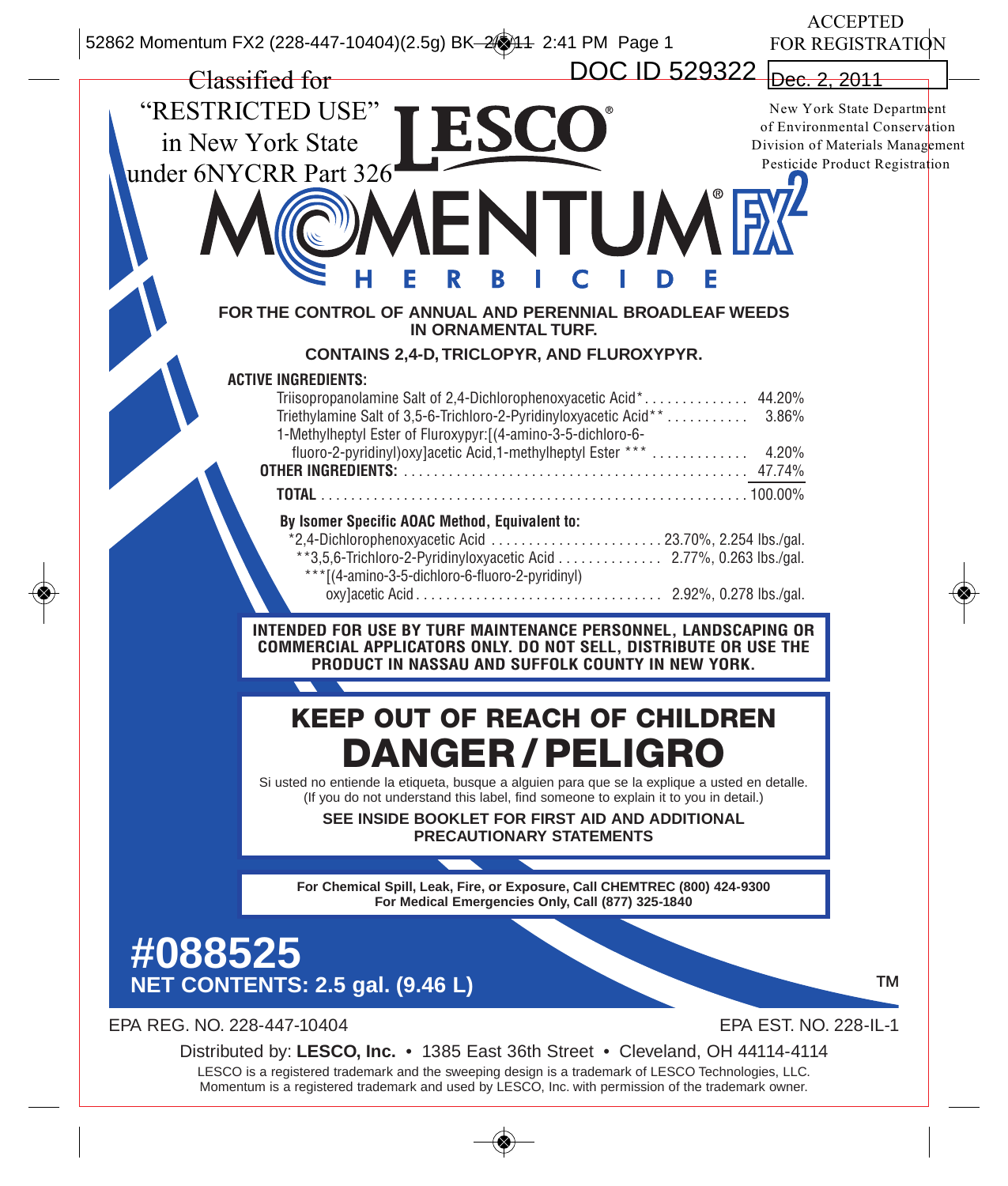#### **PRECAUTIONARY STATEMENTS HAZARDS TO HUMANS AND DOMESTIC ANIMALS DANGER / PELIGRO**

Corrosive. Causes irreversible eye damage. Harmful if swallowed. Do not get in eyes or on clothing.

#### **PERSONAL PROTECTIVE EQUIPMENT (PPE):**

Some materials that are chemical-resistant to this product are made of waterproof material. If you want more options, follow the instructions for category A on an EPA chemical-resistance category selection chart.

#### **All mixers, loaders, applicators and other handlers must wear:**

- long-sleeved shirt and long pants
- shoes and socks, plus
- chemical-resistant gloves, when applying with any handheld nozzle or equipment, mixing or loading, cleaning up spills or equipment, or otherwise exposed to the concentrate
- chemical-resistant apron when mixing or loading, cleaning up spills or equipment, or otherwise exposed to the concentrate
- protective eyewear

See engineering controls for additional requirements.

Follow manufacturer's instructions for cleaning/maintaining PPE. If no such instructions for washables exist, use detergent and hot water. Keep and wash PPE separately from other laundry.

#### **Engineering Control Statement:**

When handlers use closed systems or enclosed cabs in a manner that meets the requirements listed in the Worker Protection Standard (WPS) for agricultural pesticides [40 CFR 170.240(d)(4-6)], the handler PPE may be reduced or modified as specified in the WPS.

#### **USER SAFETY RECOMMENDATIONS**

#### **Users should:**

- Wash hands before eating, drinking, chewing gum, using tobacco or using the toilet.
- Remove clothing/PPE immediately if pesticide gets inside. Then wash thoroughly and put on clean clothing. If pesticide gets on skin, wash immediately with soap and water.
- Remove PPE immediately after handling this product. Wash the outside of gloves before removing. As soon as possible, wash thoroughly and change into clean clothing.

| <b>FIRST AID</b>    |                                                                                                                                                                                                                                                                                          |
|---------------------|------------------------------------------------------------------------------------------------------------------------------------------------------------------------------------------------------------------------------------------------------------------------------------------|
| I IF IN EYES        | • Hold eye open and rinse slowly and gently with water for 15 to 20 minutes.<br>• Remove contact lenses, if present, after the first 5 minutes, then continue rinsing eye.<br>• Call a poison control center or doctor for treatment advice.                                             |
| <b>IF SWALLOWED</b> | • Call poison control center or doctor immediately for treatment advice.<br>• Have person sip a glass of water if able to swallow.<br>• Do not induce vomiting unless told to do so by the poison control center or doctor.<br>• Do not give anything by mouth to an unconscious person. |
|                     | <b>HOT LINE NUMBER</b><br>المتمويلة ومالحت والمساوم وملوطة والمستحدث والمسلوم وممازمون والمارون والمستحدث والمارا والمواسع والمستحدث والمستحدث والمستحدث                                                                                                                                 |

Have the product container or label with you when calling a poison control center or doctor, or going for treatment. You may also contact 1-877-325-1840 for emergency medical treatment information.

#### **NOTE TO PHYSICIAN**

Probable mucosal damage may contraindicate the use of gastric lavage.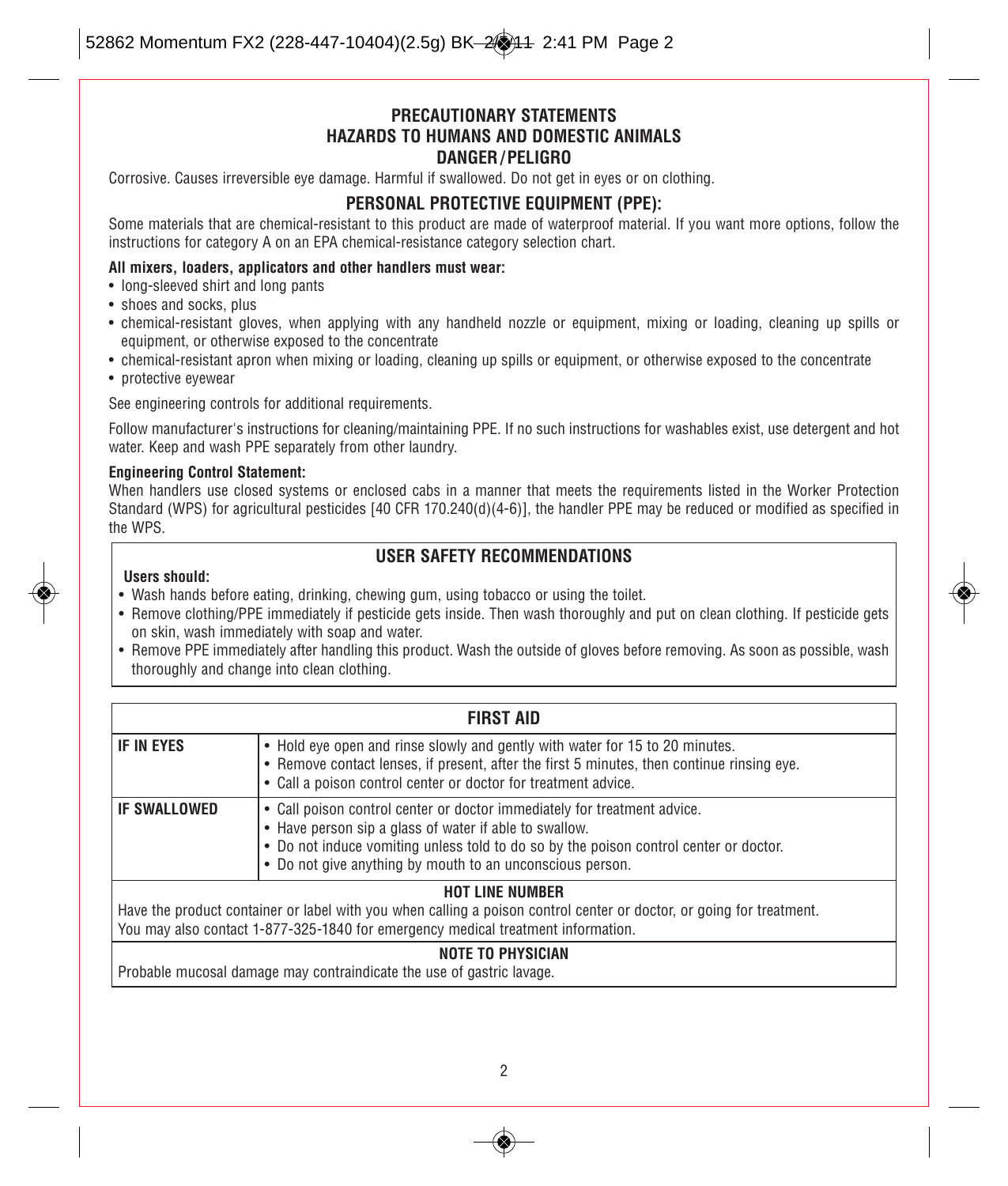#### **ENVIRONMENTAL HAZARDS**

This product may be toxic to fish and aquatic invertebrates. Do not apply directly to water, or to areas where surface water is present or to intertidal areas below the mean high water mark. Drift or runoff may be hazardous to aquatic organisms in water adjacent to treated areas. Do not contaminate water when disposing of equipment wash waters or rinsate.

This chemical has properties and characteristics associated with chemicals detected in groundwater. The use of this product in areas where soils are permeable, particularly where the water table is shallow, may result in groundwater contamination. Application around a cistern or well may result in contamination of drinking water or groundwater.

#### **DIRECTIONS FOR USE**

It is a violation of Federal law to use this product in a manner inconsistent with its labeling. READ ENTIRE LABEL BEFORE USING THIS PRODUCT. USE STRICTLY IN ACCORDANCE WITH LABEL PRECAUTIONARY STATEMENTS AND DIRECTIONS.

This pesticide should be used strictly in accordance with the drift and run-off precautions on this label in order to minimize off-site exposure.

Under some conditions this product may have a potential to run-off to surface water or adjacent land. Where possible, use methods which reduce soil erosion, such as no till, limited till and contour plowing; these methods also reduce pesticide run-off. Where feasible, use application techniques such as T-banding and in-furrow techniques which incorporate the pesticide into the soil. Use of vegetation filter strips along rivers, creeks, streams, wetlands, etc. or on the downhill side of fields where run-off could occur will minimize water run-off is recommended.

Do not apply this product in a way that will contact workers or other persons, either directly or through drift. Only protected handlers may be in the area during application. For any requirements specific to your State or Tribe, consult the agency responsible for pesticide regulation.

#### **AGRICULTURAL USE REQUIREMENTS**

Use this product only in accordance with its labeling and with the Worker Protection Standard, 40 CFR Part 170. This Standard contains requirements for the protection of agricultural workers on farms, forests, nurseries, and greenhouses, and handlers of agricultural pesticides. It contains requirements for training, decontamination, notification, and emergency assistance. It also contains specific instructions and exceptions pertaining to the statements on this label about Personal Protective Equipment (PPE) and restricted-entry interval. The requirements in this box only apply to uses of this product that are covered by the Worker Protection Standard.

Do not enter or allow worker entry into treated areas during the restricted-entry interval (REI) of 48 hours.

PPE required for early entry to treated areas that is permitted under the Worker Protection Standard and that involves contact with anything that has been treated, such as plants, soil, or water, is: Coveralls, chemical-resistant gloves made of any waterproof material, shoes plus socks and protective eyewear.

#### **NON-AGRICULTURAL USE REQUIREMENTS**

The requirements in this box apply to uses of this product that are NOT within the scope of the Worker Protection Standard for agricultural pesticides (40 CFR Part 170). The WPS applies when this product is used to produce agricultural plants on farms, forests, nurseries, or greenhouses.

Do not enter or allow people (or pets) to enter the treated area until sprays have dried.

This product is a broad-spectrum herbicide for control of actively growing annual and perennial broadleaf weeds. It is for use on established Ornamental Turf Lawns (Residential, Industrial and Institutional), Parks, Cemeteries, Athletic Fields, Roadsides, Golf Courses (Fairways, Aprons and Roughs); also for use on Sod Farms. Do not use on Golf Greens or Tees.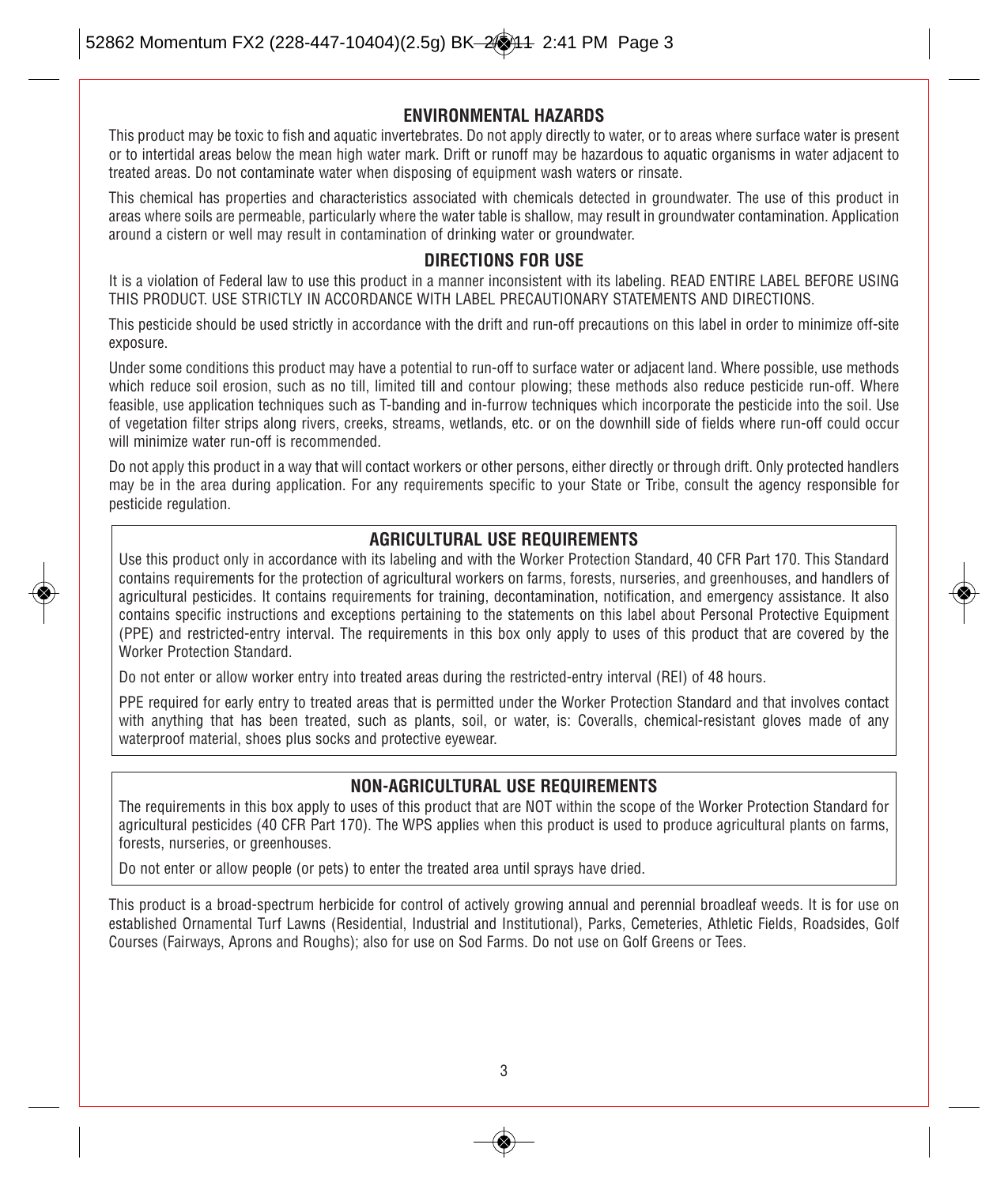This product may be applied to the following established turfgrass species:

#### **Established Cool Season Turfgrasses**

- **Common Name**
- Bentgrass+ Bluegrass, Kentucky Fescue, chewing Fescue, creeping red Fescue, sheeps Fescue, tall Ryegrass, perennial

#### **Scientific Name**

Agrostis species Poa pratensis Festuca rubravar. commutata Festuca rubra Festuca ovina Festuca arundinaceae Lolium perenne

#### **Established Warm Season Turfgrasses††**

**Common Name** Bahiagrass† Bermudagrass† Buffalograss Centipedegrass† Zoysiagrass† Zoysiagrass† Fescue, tall (growing in warm season areas)

#### **Scientific Name** Paspalum notatum

- Cynodon dactylon Buchloe dactyloides Eremochloa ophiuroides Zoysia japonica Zoysia tenuifolia Festuca arundinacea
- †Do not apply to these turfgrass species unless potential turfgrass injury can be tolerated. Also, when treating these turfgrass species, do not apply more than 3 pints per acre. To minimize grass injury, additional applications should be made at least four weeks apart. Avoid swath overlaps.

†† Do not treat warm season turfgrass with this product when mowing height is less than 1/2 inch.

**Note:** This product may discolor and/or stunt turf that is not well-established or is stressed or weakened due to unfavorable climatic conditions, temperature extremes, drought, nematodes, or other factors which damage or weaken turf. Apply this product only to healthy, well-established turf that has a well-anchored root system. Do not apply this product to grass species not listed on this label unless potential turf injury can be tolerated.

#### **USE PRECAUTIONS**

Do not apply this product directly to, or otherwise permit drift or spray mist to come into contact with cotton, citrus, grapes, tobacco, vegetables, flowers, ornamental plants, shrubs, trees, and other desirable plants. Do not apply to exposed roots of shallow rooted trees and shrubs. Maximum kill of weeds will be obtained from Spring or early Fall applications when weeds are actively growing. Do not apply more than 4 pints per acre per application. Mow newly seeded turf at least twice before treatment with this product.

For optimum results: (1) avoid applying during excessively dry or hot periods unless irrigation is used; (2) turf should not be mowed 1 to 2 days before and following application; (3) reseed no sooner than 3 to 4 weeks after application of this product.

Do not apply when weather conditions favor drift from target area. Clean and rinse spray equipment using soap or detergent and water, and rinse thoroughly before reuse for other spraying. Do not apply this product through any type of irrigation system.

#### **SPRAY DRIFT MANAGEMENT**

A variety of factors including weather conditions (e.g., wind directions, wind speed, temperature, relative humidity) and method of application (e.g., ground) can influence pesticide drift. The applicator must evaluate all factors and make appropriate adjustments when applying this product.

#### **Droplet Size**

When applying sprays that contain 2,4-D as the sole active ingredient, or when applying sprays that contain 2,4-D mixed with active ingredients that require a coarse or coarser spray, apply only as a coarse or coarser spray (ASAE standard 572) or a volume mean diameter of 385 microns or greater for spinning atomizer nozzles.

When applying sprays that contain 2,4-D mixed with other active ingredients that require a medium or more fine spray, apply only as a medium or coarser spray (ASAE standard 572) or a volume mean diameter of 300 microns or greater for spinning atomizer nozzles.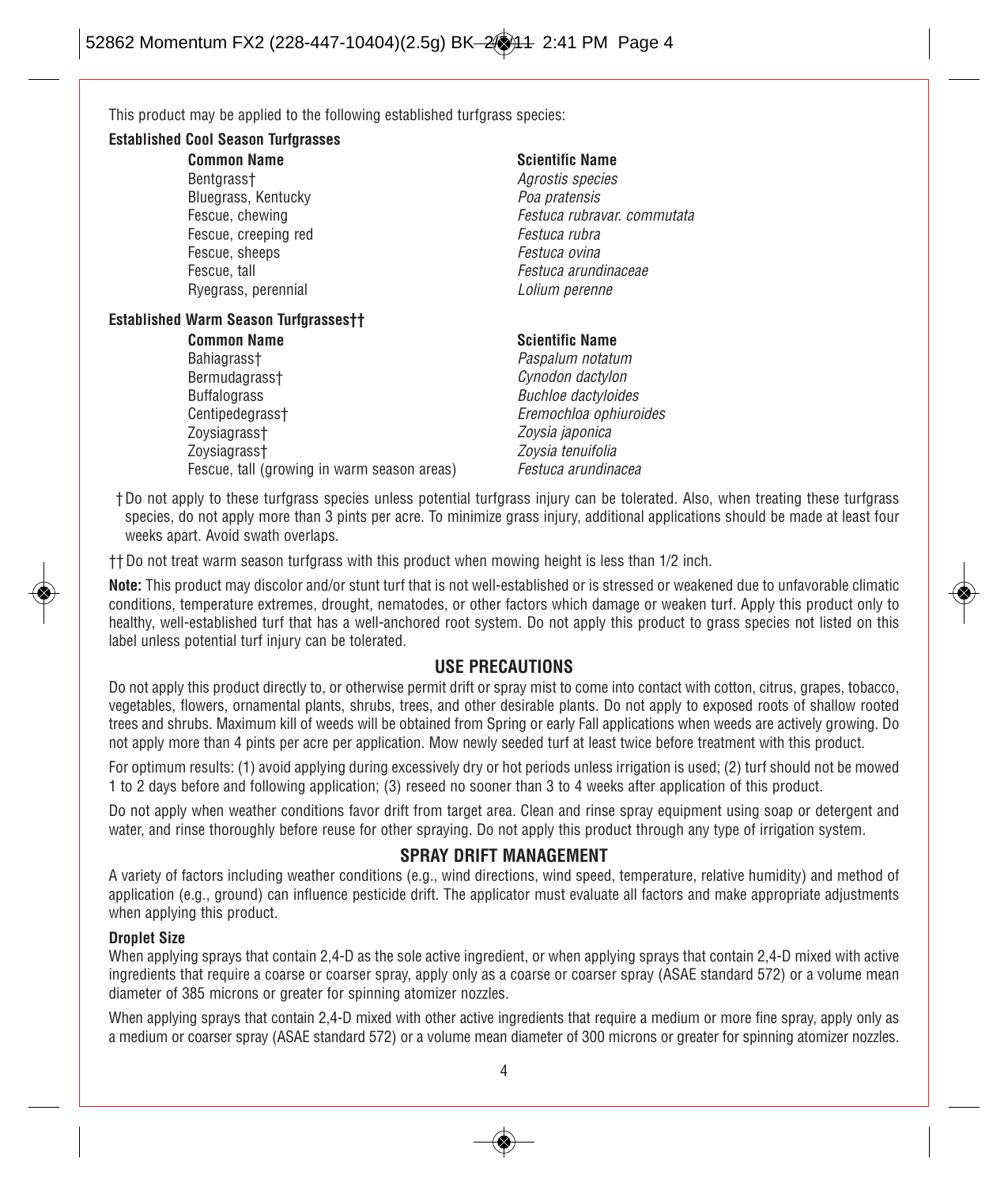#### **Wind Speed**

Do not apply at wind speeds greater than 15 mph. Only apply this product if the wind direction favors on-target deposition and there are not sensitive areas (including, but not limited to, residential areas, bodies of water, known habitat for nontarget species, nontarget crops) within 250 feet downwind. If applying a medium spray, leave one swath unsprayed at the downwind edge of the treated field.

#### **Temperature Inversions**

If applying at wind speeds less than 3 mph, the applicator must determine if: a) conditions of temperature inversion exist, or b) stable atmospheric conditions exist at or below nozzle height. Do not make applications into areas of temperature inversions or stable atmospheric conditions.

#### **Susceptible Plants**

Do not apply under circumstances where spray drift may occur to food, forage, or other plantings that might be damaged or crops thereof rendered unfit for sale, use or consumption. Susceptible crops include, but are not limited to, cotton, okra, flowers, grapes (in growing stage), fruit trees (foliage), soybeans (vegetative stage), ornamentals, sunflowers, tomatoes, beans, and other vegetables, or tobacco. Small amounts of spray drift that might not be visible may injure susceptible broadleaf plants.

#### **Other State and Local Requirements**

Applicators must follow all state and local pesticide drift requirements regarding application of 2,4-D herbicides. Where states have more stringent regulations, they must be observed.

#### **Equipment**

All ground application equipment must be properly maintained and calibrated using appropriate carriers or surrogates. Do not apply with a nozzle height greater than 4 feet above the crop canopy.

#### **WEEDS CONTROLLED**

This product is designed to control many broadleaf weeds such as:

Alder Annual yellow sweet clover Artichoke Aster Austrian fieldcress Bedstraw Beggartick Biden Bindweed Bird vetch Bitterweed Bitter wintercress Black-eyed Susan Black medic Black mustard Black-seed plantain Blessed thistle Blue lettuce Blue vervain Box elder Bracted plantain **Brassbuttons** Bristly oxtongue Broadleaf dock Broadleaf plantain Broomweed

Buckhorn Buckhorn plantain Bulbous buttercup Bull nettle Bull thistle Burdock Burning nettle Bur ragweed Burweed **Buttercup** Canada thistle Carolina geranium **Carpetweed** Catchweed bedstraw **Catsear** Catnip **Chickweed** Chicory **Cinquefoil** Clover Cockle Cocklebur Coffeebean Coffeeweed Common chickweed Common mullein Common sowthistle

Corn Chamomile Creeping jenny Crimson clover Croton Cudweed Curly dock Curly indigo Dandelion Dead nettle Dock Dogbane Dogfennel Elderberry English daisy Fall dandelion False dandelion False flax False sunflower Fiddleneck Field bindweed Field pansy Flea bane (daisy) Flixweed Florida betony Florida pusley **Frenchweed** Galinsoga

Garlic mustard Goathead Goatsbeard Goldenrod Ground ivy Gumweed Hairy bittercress Hairy fleabane Hawkweed Healall Heartleaf drymary Hedge bindweed Hedge mustard Hemp Henbit Hoary cress Hoary plantain Hoary vervain Honeysuckle Hop clover Horsenettle Horsetail Indiana mallow Ironweed Jewelweed Jimsonweed Kochia

Knotweed **Lambsquarter** Lespedez Locoweed Lupine Mallow Marshelder Matchweed Mexicanweed Milk vetch Milkweed bloodflower Mugwort **Morningglory** Mousear chickweed Musk thistle Mustard Narrowleaf plantain Narrowleaf vetch **Nettle Nutgrass** Orange hawkweed Oxalis Oxeye daisy Parsley-piert Parsnip Pearlwort

Knawel

(continued)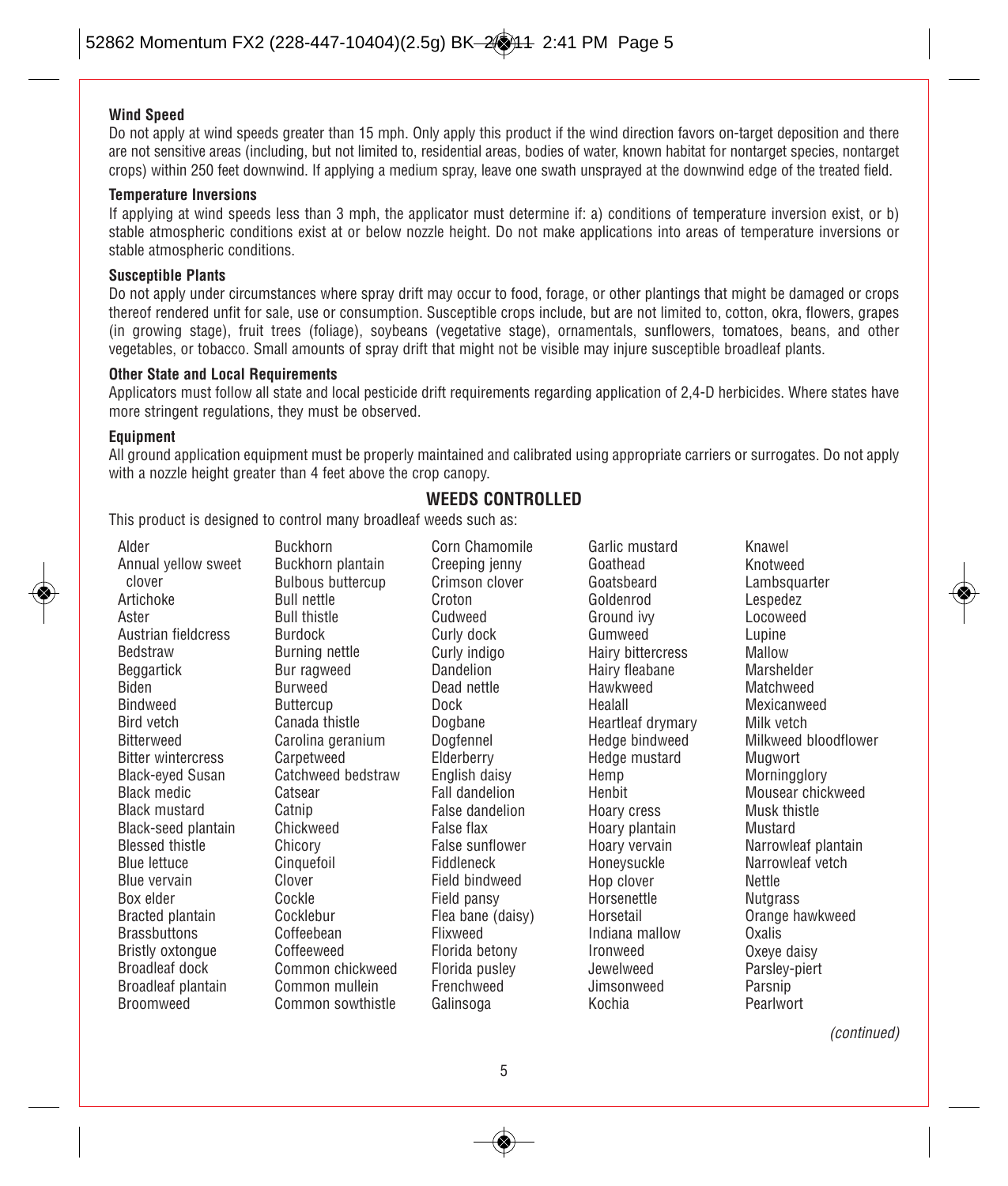#### **WEEDS CONTROLLED** (continued)

Pennycress Pennywort Peppergrass Pepperweed Piaweed Pineywoods bedstraw Plains coreopsis Plantain Poison hemlock Poison ivy Poison oak Pokeweed Poorjoe Povertyweed Prickly lettuce Prickly sida Primrose Prostrate knotweed Prostrate pigweed Prostrate spurge Prostrate vervain Puncture vine Purslane Ragweed

Red clover Redroot pigweed Red sorrel Redstem filaree Rough cinquefoil Rough fleabane Roundleafed marigold Rush Russian pigweed Russian thistle St. Johnswort Scarlet pimpernel Scotch thistle Sheep sorrel Shepherdspurse Slender plantain Smallflower galinsoga Smartweed Smooth dock Smooth pigweed Sneezeweed Southern wild rose **Sowthistle** Spanishneedle

Spatterdock Speedwell Spiny Amaranth Spiny cocklebur Spotted catsear Spotted knapweed Spotted spurge Spurge Spurweed Stinging nettle Stinkweed **Stitchwort** Strawberry clover Sumac Sunflower Sweet clover Tall nettle Tall vervain Tansy mustard Tansy ragwort Tanweed Tarweed **Thistle** Tick trefoil

Toadflax Trailing Crownvetch Tumble mustard Tumble pigweed Tumbleweed Velvet leaf Venice mallow Veronica Vervain Vetch Virginia buttonweed Virginia creeper Virginia pepperweed Wavyleaf bullthistle Western clematis Western salsify White clover White mustard Wild mustard Wild aster Wild buckwheat Wild carrot Wild four-o'-clock Wild garlic

Wild geranium Wild lettuce Wild marigold Wild onion Wild parsnip Wild radish Wild rape Wild strawberry Wild sweet potato Wild vetch **Willow** Witchweed Woodsorrel Woolly morningglory Woolly croton Woolly plantain Wormseed Yarrow Yellow Nutsedge\* Yellow rocket Yellowflower pepperweed and other broadleaf weeds.

\*Provides suppression at 1.5 oz./1,000 square feet.

After applying this product, many broadleaf weeds will begin to show visible signs of leaf curl within a few days. Some hard-tocontrol broadleaf weeds may require a second broadcast treatment in 3 to 4 weeks. To spot treat, make up solution as listed below.

#### **RECOMMENDED MIXING INSTRUCTIONS**

Fill spray tank with water. Start agitation and slowly add the recommended amount of concentrate. Maintain continuous agitation after mixing and during application. If this product is allowed to stand in tank for extended periods of time, some separation may occur. Reagitate before use.

#### **TURF APPLICATION DIRECTIONS**

Apply 3 to 4 pints of this product per acre (1.1 to 1.5 fluid ounces per 1,000 square feet) to control above listed broadleaf weeds.

The maximum use rate for most warm season grasses is 3 pints per acre. For exceptions, see listing of warm season grasses listed above.

Make application using equipment that will ensure uniform coverage (see specific application directions below). Foliar sprays should be applied during warm weather when weeds are actively growing. Application under drought conditions may provide less than desirable results. When hard-to-control species are prevalent, when applications are made in late Summer, when weeds are mature, or during drought conditions, use the higher rates.

On closely mowed golf course fairway bentgrass, apply this product at a maximum rate of 2 pints in 20 to 240 gallons of water per acre (0.73 fluid ounce in 0.5 to 5.5 gallons of water per 1,000 square feet). During conditions which promote turf stress use lower rates, 1 to 1-1/2 pints in 20 to 240 gallons of water, per acre (0.36 to 0.55 fluid ounce in 0.5 to 5.5 gallons per 1,000 square feet). Slight turf yellowing will disappear after one week. To minimize grass injury, a second application should not be made for at least 4 weeks. Avoid swath overlaps. Do not use on golf course greens or tees.

**Note:** Broadleaf weeds germinate at different times of the year. Only emerged weeds present at the time of application will be controlled by this product.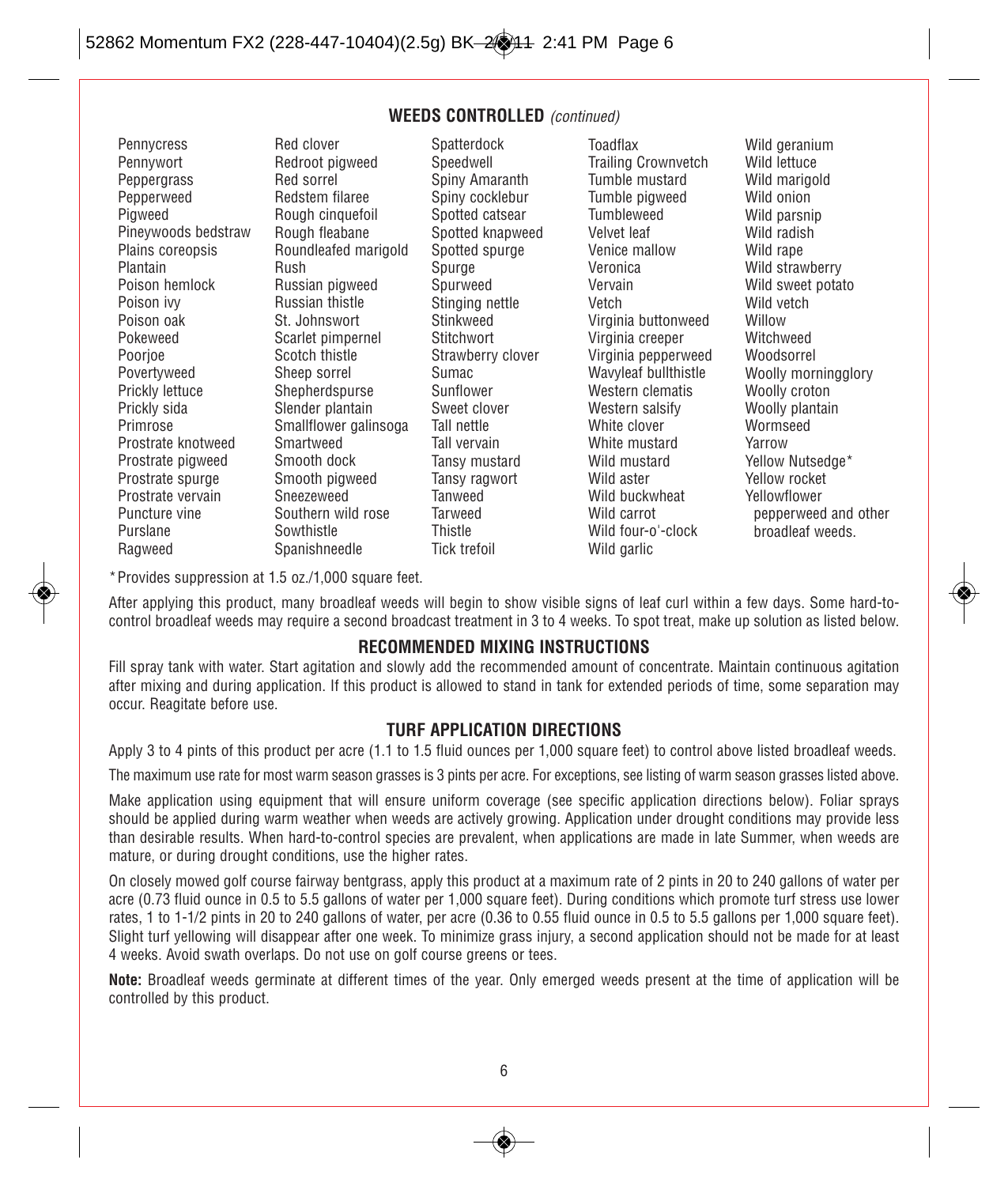#### **Limitations:**

For ornamental turf (such as golf courses, cemeteries, parks, sports fields, turfgrass, lawns and other grass areas), the maximum rate per application is 5.3 pints per acre, limited to 2 applications per year. The maximum seasonal rate is 10.6 pints per acre, excluding spot treatments.

For sod farms, the maximum rate per application is 7 pints per acre, limited to 2 applications per year. Minimum of 21 days between applications.

**Standard Volume Broadcast Applications:** Apply 3 to 4 pints of this product in enough water to deliver 20 to 200 gallons of total spray mix per acre (0.5 to 5 gallons spray per 1,000 square feet). Higher application volumes may be used when this product is tank mixed with liquid fertilizers.

**Low Volume Broadcast Applications:** Apply 3 to 4 pints of this product in enough water to deliver from 5 to 40 gallons of total spray mixture per acre. Use low pressures and application equipment capable of delivering a uniform droplet size that can wet the weed leaf surface.

**Targeted Zone Applications or Spot Treatment Using Portable Sprayers:** Mix 1.1 to 1.5 ounces of this product in enough water to make one gallon of spray and apply at any time broadleaf weeds are actively growing. Target plants should be sprayed to wet but not beyond point of runoff.

### **STORAGE AND DISPOSAL**

Do not contaminate water, food or feed by storage or disposal.

**PESTICIDE STORAGE:** Always store pesticides in a secured warehouse or storage building. Do not store near open containers of herbicides and other pesticides, fertilizer and seed. Store at temperatures above 25°F. Protect product from freezing. If allowed to freeze, remix well before using. This does not alter this product. Containers should be opened in well-ventilated areas. Keep container tightly sealed when not in use. Do not stack cardboard cases more than two pallets high. Do not store near open containers of fertilizer, seed or other pesticides.

**PRODUCT DISPOSAL:** Pesticide wastes are acutely hazardous. If container is damaged or if pesticide has leaked, contain all spillage. Absorb and clean up all spilled material with granules or sand. Place in a closed, labeled container for proper disposal. Improper disposal of excess pesticide, spray mixtures, or rinsate is a violation of Federal law and may contaminate groundwater. If these wastes cannot be disposed of by use according to label instructions, contact your State Pesticide or Environmental Control Agency, or the Hazardous Waste representative at the nearest EPA Regional Office for guidance.

**CONTAINER DISPOSAL: Nonrefillable Containers 5 Gallons or Less:** Nonrefillable container. Do not reuse or refill this container. Offer for recycling if available. Triple rinse container (or equivalent) promptly after emptying. **Triple rinse as follows:** Empty the remaining contents into application equipment or a mix tank and drain for 10 seconds after the flow begins to drip. Fill the container 1/4 full with water and recap. Shake for 10 seconds. Pour rinsate into application equipment or a mix tank or store rinsate for later use or disposal. Drain for 10 seconds after the flow begins to drip. Repeat this procedure two more times. Then offer for recycling or reconditioning, or puncture and dispose of in a sanitary landfill, or by other procedures approved by State and local authorities. Plastic containers are also disposable by incineration, or, if allowed by State and local authorities, by burning. If burned stay out of smoke.

**Nonrefillable containers larger than 5 gallons:** Nonrefillable container. Do not reuse or refill this container. Offer for recycling if available. If recycling or reconditioning not available, puncture and dispose of in a sanitary landfill, or by other procedures approved by State and local authorities. Plastic containers are also disposable by incineration, or, if allowed by State and local authorities, by burning. If burned stay out of smoke. Triple rinse or pressure rinse container (or equivalent) promptly after emptying. **Triple rinse as follows:** Empty the remaining contents into application equipment or a mix tank. Fill the container 1/4 full with water. Replace and tighten closures. Tip container on its side and roll it back and forth, ensuring at least one complete revolution, for 30 seconds. Stand the container on its end and tip it back and forth several times. Turn the container over onto its other end and tip it back and forth several times. Empty the rinsate into application equipment or a mix tank or store rinsate for later use or disposal. Repeat this procedure two more times. **Pressure rinse as follows:** Empty the remaining contents into application equipment or a mix tank and continue to drain for 10 seconds after the flow begins to drip. Hold container upside down over application equipment or mix tank or collect rinsate for later use or disposal. Insert pressure rinsing nozzle in the side of the container, and rinse at about 40 psi for at least 30 seconds. Drain for 10 seconds after the flow begins to drip.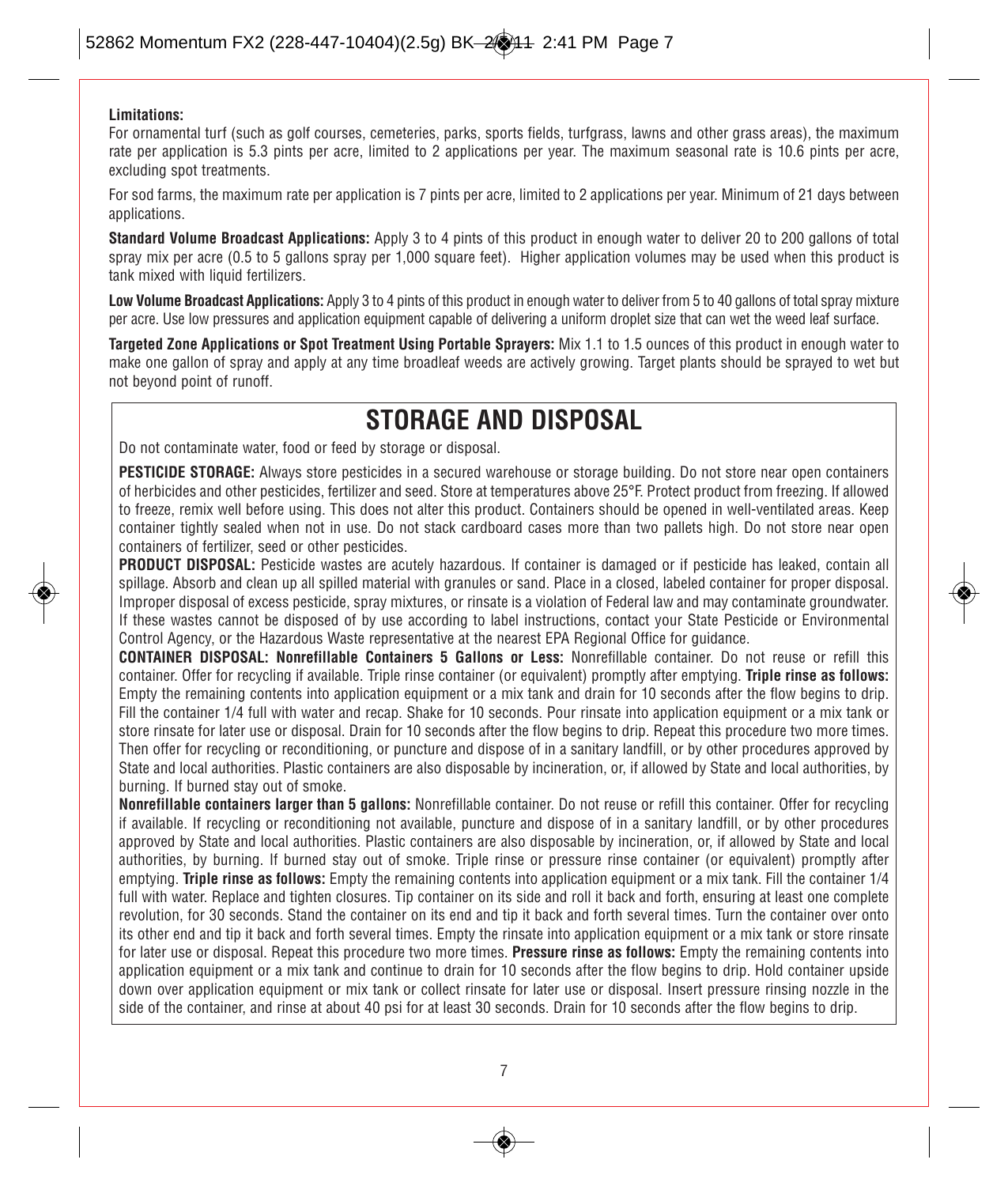#### **WARRANTY DISCLAIMER**

**The directions for use of this product must be followed carefully. TO THE EXTENT CONSISTENT WITH APPLICABLE LAW, (1) THE GOODS DELIVERED TO YOU ARE FURNISHED "AS IS" BY MANUFACTURER OR SELLER AND (2) MANUFACTURER AND SELLER MAKE NO WARRANTIES, GUARANTEES, OR REPRESENTATIONS OF ANY KIND TO BUYER OR USER, EITHER EXPRESS OR IMPLIED, OR BY USAGE OF TRADE, STATUTORY OR OTHERWISE, WITH REGARD TO THE PRODUCT SOLD, INCLUDING, BUT NOT LIMITED TO MERCHANTABILITY, FITNESS FOR A PARTICULAR PURPOSE, USE, OR ELIGIBILITY OF THE PRODUCT FOR ANY PARTICULAR TRADE USAGE.** UNINTENDED CONSEQUENCES, INCLUDING BUT NOT LIMITED TO INEFFECTIVENESS, MAY RESULT BECAUSE OF SUCH FACTORS AS THE PRESENCE OR ABSENCE OF OTHER MATERIALS USED IN COMBINATION WITH THE GOODS, OR THE MANNER OF USE OR APPLICATION, INCLUDING WEATHER, ALL OF WHICH ARE BEYOND THE CONTROL OF MANUFACTURER OR SELLER AND ASSUMED BY BUYER OR USER. THIS WRITING CONTAINS ALL OF THE REPRESENTATIONS AND AGREEMENTS BETWEEN BUYER, MANUFACTURER AND SELLER, AND NO PERSON OR AGENT OF MANUFACTURER OR SELLER HAS ANY AUTHORITY TO MAKE ANY REPRESENTATION OR WARRANTY OR AGREEMENT RELATING IN ANY WAY TO THESE GOODS.

#### **LIMITATION OF LIABILITY**

TO THE EXTENT CONSISTENT WITH APPLICABLE LAW, IN NO EVENT SHALL MANUFACTURER OR SELLER BE LIABLE FOR SPECIAL, INCIDENTAL, OR CONSEQUENTIAL DAMAGES, OR FOR DAMAGES IN THEIR NATURE OF PENALTIES RELATING TO THE GOODS SOLD, INCLUDING USE, APPLICATION, HANDLING, AND DISPOSAL. TO THE EXTENT CONSISTENT WITH APPLICABLE LAW, MANUFACTURER OR SELLER SHALL NOT BE LIABLE TO BUYER OR USER BY WAY OF INDEMNIFICATION TO BUYER OR TO CUSTOMERS OF BUYER, IF ANY, OR FOR ANY DAMAGES OR SUMS OF MONEY, CLAIMS OR DEMANDS WHATSOEVER, RESULTING FROM OR BY REASON OF, OR RISING OUT OF THE MISUSE, OR FAILURE TO FOLLOW LABEL WARNINGS OR INSTRUCTIONS FOR USE, OF THE GOODS SOLD BY MANUFACTURER OR SELLER TO BUYER. ALL SUCH RISKS SHALL BE ASSUMED BY THE BUYER, USER, OR ITS CUSTOMERS. TO THE EXTENT CONSISTENT WITH APPLICABLE LAW, BUYER'S OR USER'S EXCLUSIVE REMEDY, AND MANUFACTURER'S OR SELLER'S TOTAL LIABILITY SHALL BE FOR DAMAGES NOT EXCEEDING THE COST OF THE PRODUCT.

**If you do not agree with or do not accept any of directions for use, the warranty disclaimers, or limitations on liability, do not use the product, and return it unopened to the Seller, and the purchase price will be refunded.**

LESCO is a registered trademark and the sweeping design is a trademark of LESCO Technologies, LLC. Momentum is a registered trademark and used by LESCO, Inc. with permission of the trademark owner.

> (RV030810) Rev070110-JO